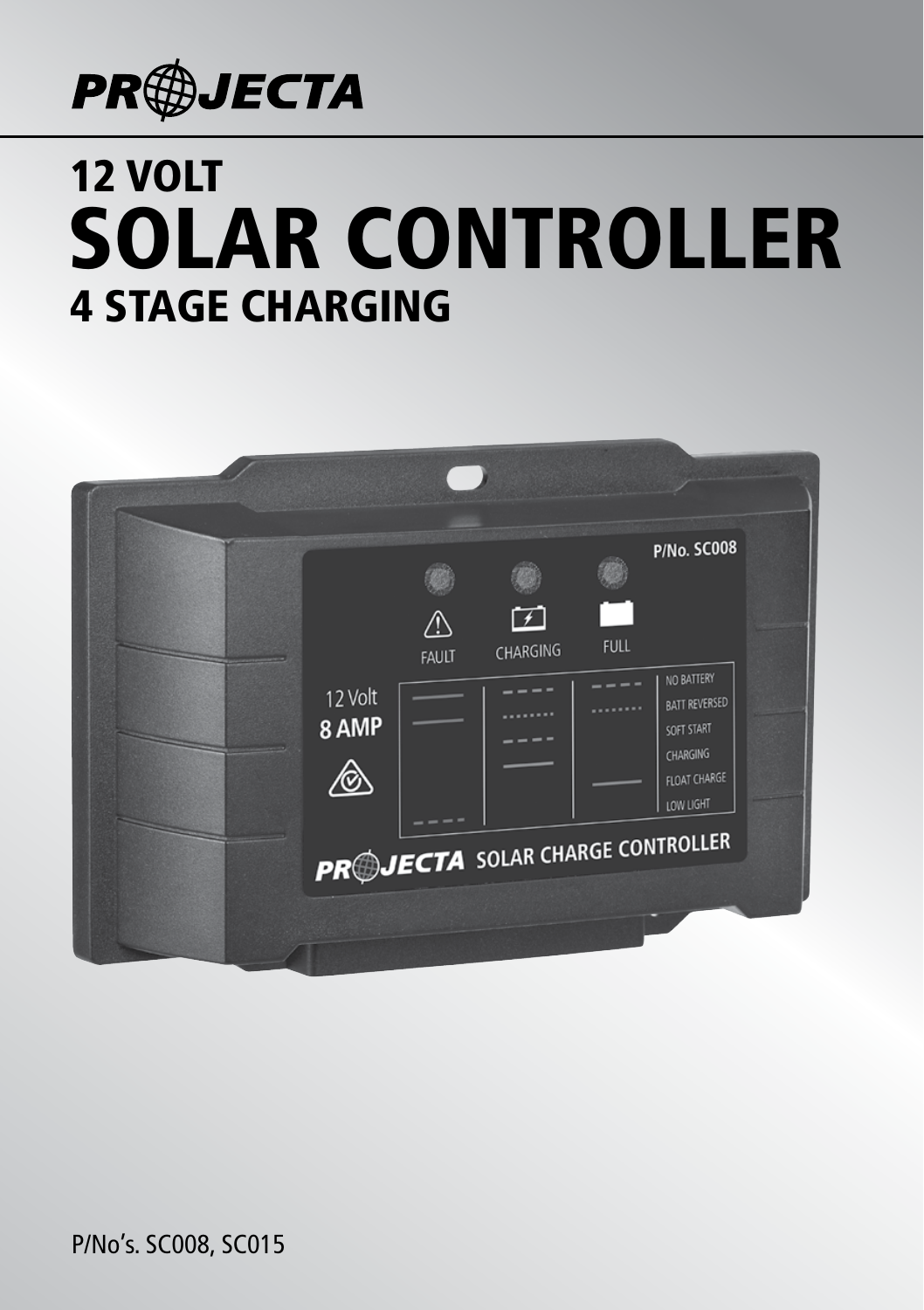# WARNINGS – IMPORTANT PLEASE READ

- This charger is designed for indoor and outdoor use and is weather proof
- Do not disassemble the controller. Take to a qualified person if the unit requires repairing
- Lead acid batteries can be dangerous. Ensure no sparks or flames are present when working near batteries
- Eye protection should always be used. Never short circuit the battery
- Given sufficient light solar panels always generate energy even when they are disconnected
- Accidental 'shorting' of the terminals or wiring can result in sparks causing personal injury or a fire hazard. We recommend that you cover up the panel(s) with some sort of soft cloth so you can block all incoming light during the installation. This will ensure that no damage is caused to the Solar Panel or Battery if the wires are accidentally short circuited
- Always install a battery fuse on each circuit including the solar controller
- Do not reverse connect the wires to the solar panel or battery

# MOUNTING THE DEVICE

#### The Solar Controller is mounted as below

The quickest and easiest way to mount the unit is to use the three plastic spacers and self tapping screws supplied and mount the unit to a flat surface.





Fig 1.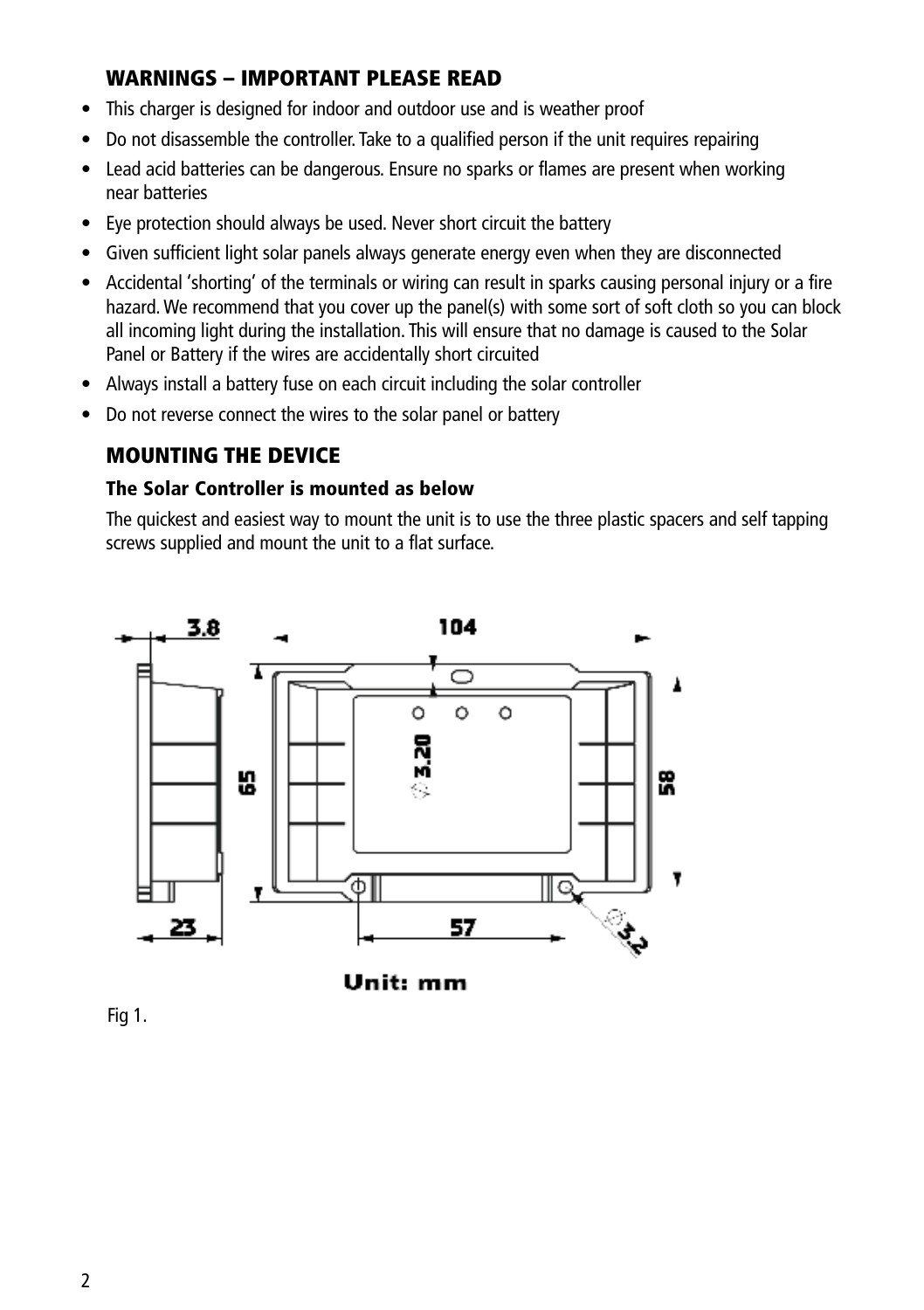## FEATURES

- 4 Stage charging ensures the battery is charged to the optimum level
- Advanced MCU control pulse width modulated (PWM) technology, high efficiency operation
- Programmable for Gel, AGM, Conventional lead-acid (WET) and Calcium Batteries
- Built in regulator to prevent your battery from being overcharged. Overcharging occurs when the charge voltage is unregulated. This can result in premature battery failure
- In built regulator prevents your battery from being under charged, in the solar energy field, battery undercharge often occurs, especially on some conventional Lead Acid or Calcium batteries; the unit provides an automatic equalization feature for deeply drained conventional Lead Acid battery or Calcium battery, as well as provides a cycling automatic equalizing feature every 28 days
- SC008 & SC015 can be connected to the battery permanently to keep the battery fully charged by using a process called "floating". This means the controller will stop charging when the battery is full and will automatically start charging the battery as required. This process will also reduce water loss and help prevent the battery from 'drying out'
- Protects your battery from discharge at night. Under low light or no light conditions the solar panel voltage could be less than the battery voltage. The unit contains a special circuit which prevents current flowing back from the battery and into the solar panel
- Coloured LED's to easily indicate the charging status and battery conditions and system faulty
- Provides external battery temperature sensor (Optional)
- Multi charging protections against reverse polarity, short circuit, over temperature, over voltage, etc.
- Conformal-coating circuit boards and plated terminals protect the unit in hostile environments
- Waterproof IP65



Fig 2.

For use with 12 Volt Solar Panel only. Suitable for solar panels up to 96 Watts (SC008) and 180 Watts (SC015)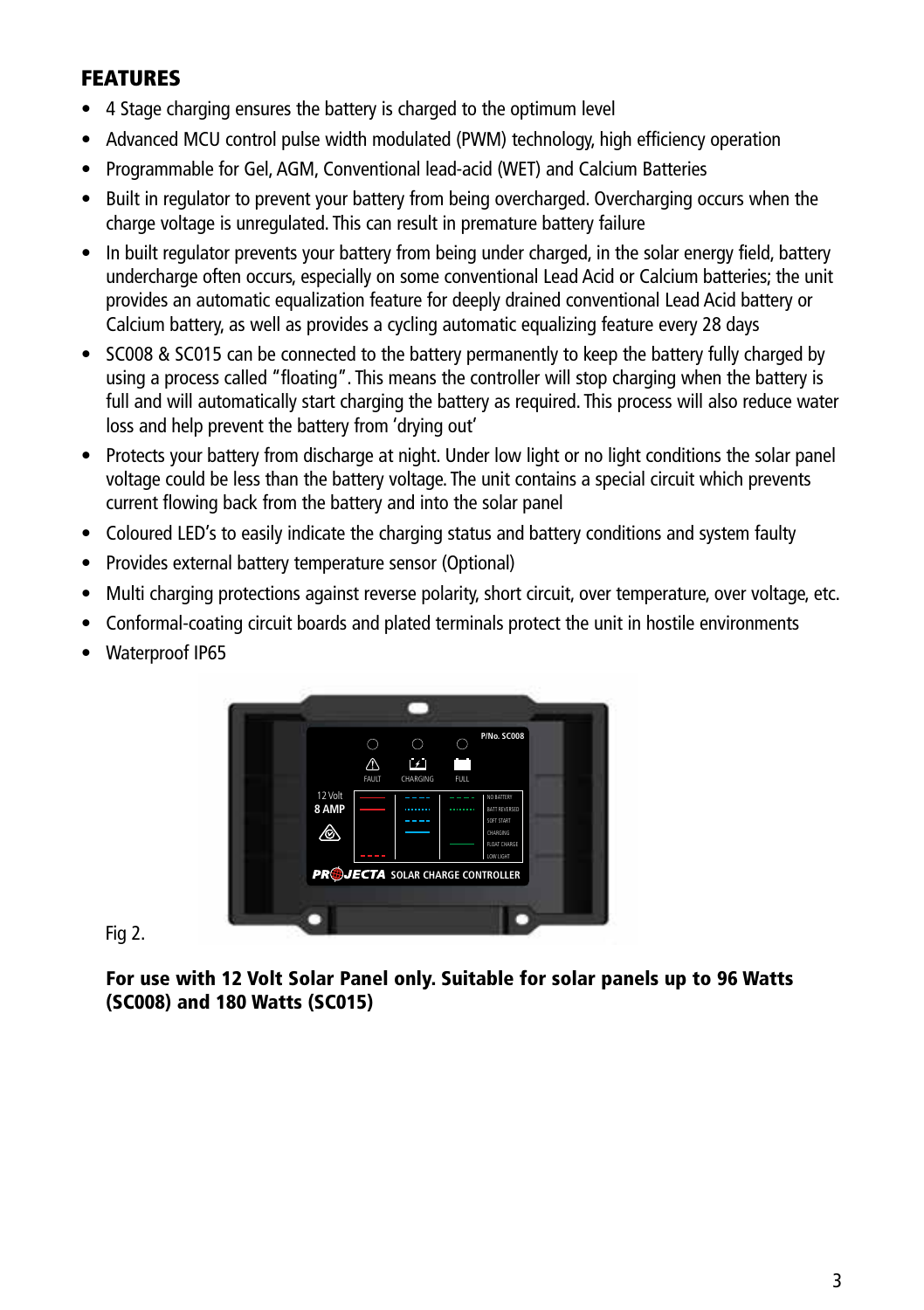# WIRING CONNECTIONS

To protect the battery and solar panel, it is recommended that you place an inline fuse on the positive wire of both the 'Solar' and 'Battery' circuits. A 15A fuse for SC008 and a 30A fuse for SC015 is required and should be installed as close to the battery/solar panel as possible

The Solar Controller has 4 terminals which are clearly marked 'Solar' and 'Battery'.

There is a (12V) and earth (GND) terminal for each circuit.

Refer to the wiring diagram below.



Fig 3.

**Correct Wire Size:**

Please refer to the wire size chart below to determine the minimum size wire needed for each connection. This will also ensure you get the best performance out of your solar regulator.



|                | P/No         | <b>Battery Connection</b> |     |     |                 |  |
|----------------|--------------|---------------------------|-----|-----|-----------------|--|
| Length of Wire |              | < 1m                      | 6m  | 9m  | 12 <sub>m</sub> |  |
| Size $(mm2)$   | <b>SC008</b> | 1.3                       | 1.3 | 2.0 | 3.3             |  |
|                | SC015        | 2.0                       | 2.0 | २ २ | 3.3             |  |

- 1. Using the string wires, tightly screw the wires to the "Solar" terminal on the back of the controller and connect to the solar panel as shown above in Fig 3.
- 2. Using the string wires, tightly screw the wires to the "Battery" terminal on the back of the controller and connect to the battery as shown above in Fig 3.

When the connections are completed, the Solar Controller will start working automatically.

## Battery type setting – Via DIP switch or External wire

Please check your battery manufacturer's specifications to select correct battery type. The unit provides 4 battery types for selections: Gel, AGM, WET (conventional lead acid), and Calcium.

There is a DIP switch at the back of the solar charge controller, this Dip switch is used for presetting your battery type. Please refer to Fig 4. to set the DIP switch to your desired battery chemistry; the factory default setting is AGM

#### **Note: Once the Dip switch setting is set, do not freely change the DIP switch or external wire connected; otherwise it may damage your battery.**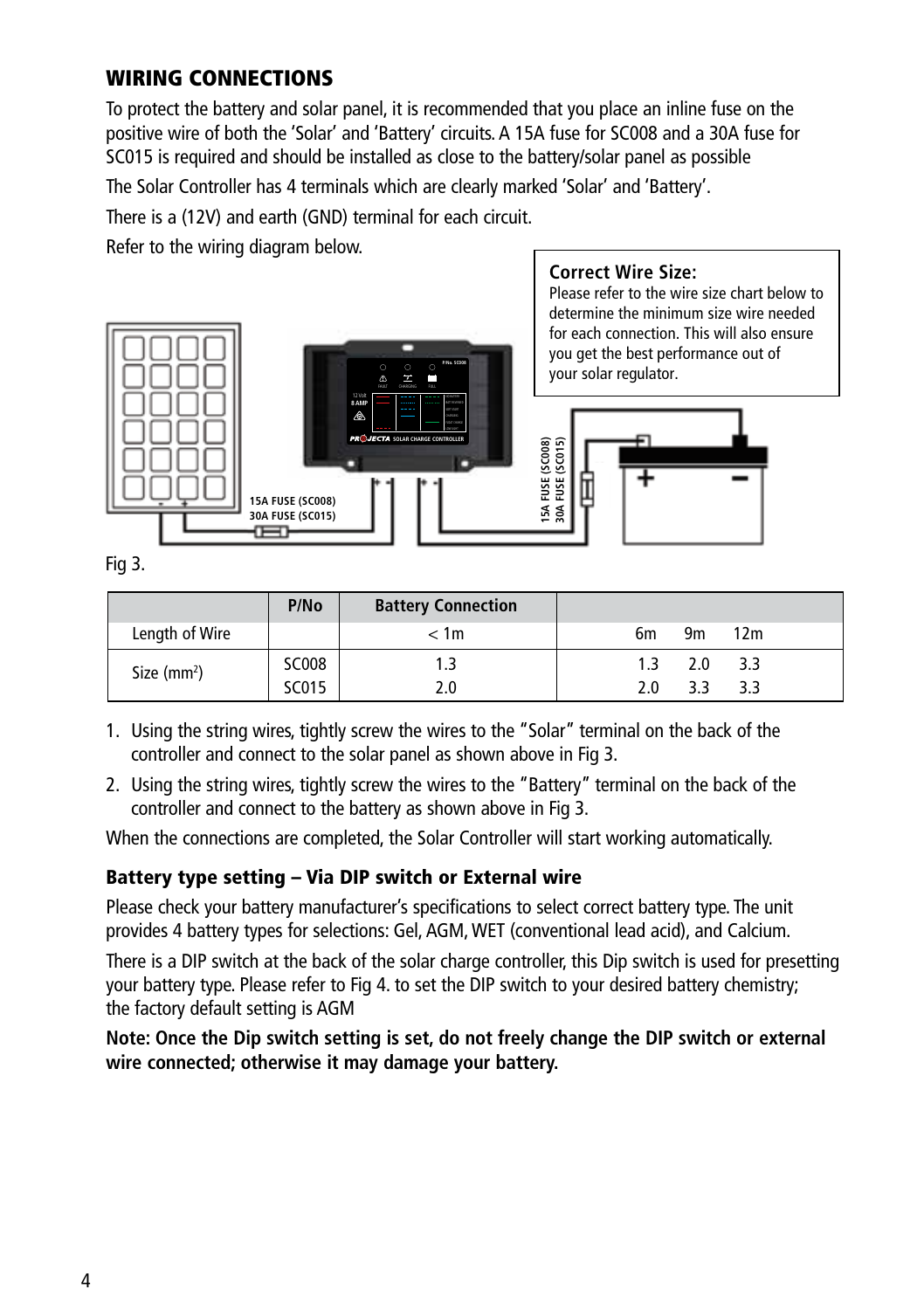## **Battery type setting via DIP switch**



**Battery type setting via external jumper wire** Fig 4.

# CHARGING STAGES

#### The unit has a 4 stage charging algorithm.

Soft Charge – Bulk Charge – Absorption charge – Equalizing Charge\* – Float Mode.



**Soft Charge (Stage 1a)** – When batteries suffer an over-discharge, the controller will softly ramps the battery voltage up to 10V.

**Bulk Charge (Stage 1b)** – Maximum current charging until batteries rise to Absorption level.

**Absorption Charge (Stage 2)** – Constant voltage charging when the battery is over 85%.

**Equalization Charge\*(Stage 3)** – Only for WET battery or Calcium battery type, when the battery is deeply drained below 11.5V, it will automatically run this stage to bring the internal cells as an equal states and fully complement the loss of capacity (Gel and AGM battery do not run Equalization charge).

**Float Charge (Stage 4)** – When the battery is fully charged it is maintain at a safe level.

A fully charged battery has a voltage of more than 13.6 Volts.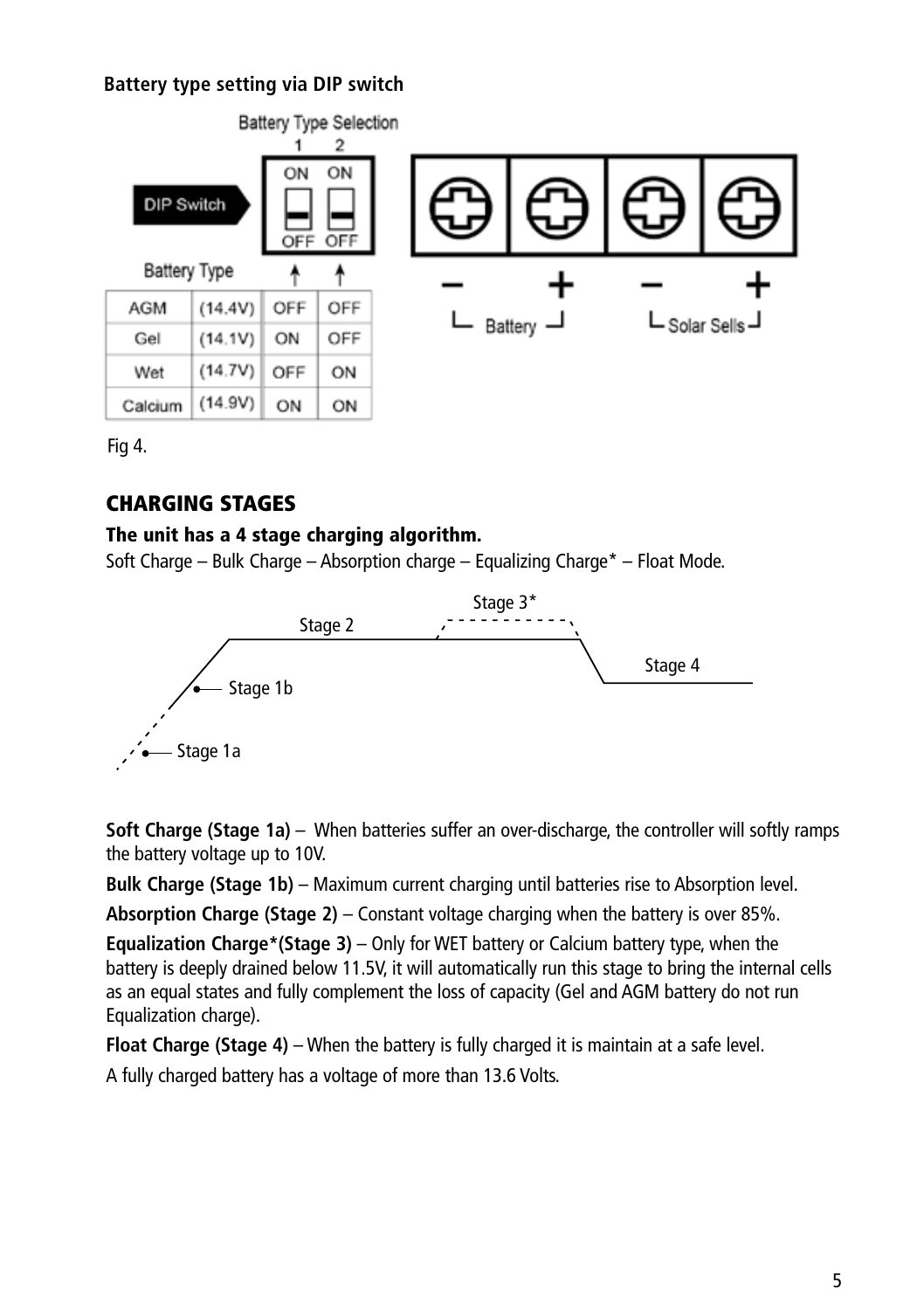# OPERATION – L.E.D. INDICATION

| The 3 LED's indicate the charging<br>status and Fault connection | <b>Fault</b><br>Red | Charge<br><b>Blue</b> | Full<br>Green |  |
|------------------------------------------------------------------|---------------------|-----------------------|---------------|--|
| Solar Power Present<br>- No battery connected                    | ΟN                  | Slow flash            | Slow flash    |  |
| <b>Battery reversed</b>                                          | ΟN                  | Fast flash            | Fast flash    |  |
| Solar panel reversed                                             | <b>OFF</b>          | <b>OFF</b>            | <b>OFF</b>    |  |
| Soft start charging                                              | <b>OFF</b>          | Slow flash            | <b>OFF</b>    |  |
| Bulk, Absorption, Equalization charging                          | <b>OFF</b>          | 0N                    | <b>OFF</b>    |  |
| Float charging                                                   | <b>OFF</b>          | <b>OFF</b>            | ΟN            |  |
| Solar panel weak                                                 | Slow flash          | <b>OFF</b>            | <b>OFF</b>    |  |

Slow flash = 1 Hz flash; Fast flash = 3 Hz flash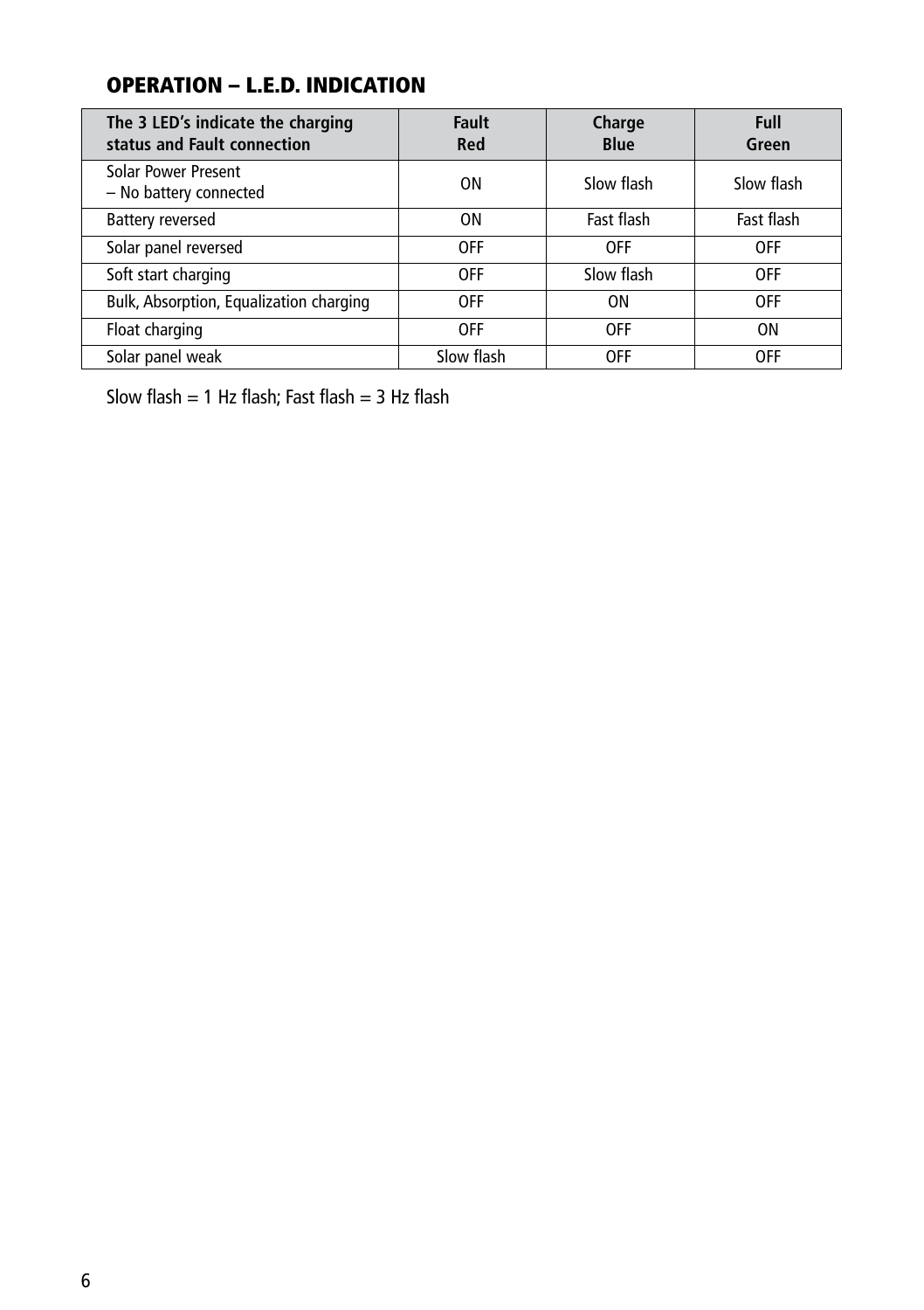# SOLAR CONTROLLER SPECIFICATIONS

| $\mathbf{1}$     | <b>Electrical Parameters</b>                                       | <b>SC008</b>                       | <b>SC115</b>            |          |            |  |
|------------------|--------------------------------------------------------------------|------------------------------------|-------------------------|----------|------------|--|
| 1-1              | Rated solar panel amps                                             | 8                                  | 15                      | Max.     | AMP        |  |
| $1 - 2$          | Normal input Solar cell array voltage                              | $15 - 22$                          | $15 - 22$               |          | <b>VDC</b> |  |
| $1-3$            | Max. solar cell array voltage (output has no load)                 | 25                                 | 25                      | Max.     | <b>VDC</b> |  |
| $1 - 4$          | The controller lowest operating voltage (at solar or battery side) | 9٧                                 | 9٧                      | Min      | VDC        |  |
| 1-5              | Standby current consumption at night                               | 2                                  | 2                       | Max      | mA         |  |
| 1-6              | Maximum voltage drop-Solar panel to battery                        | 0.25                               | 0.25                    | Max.     | <b>VDC</b> |  |
| $\mathbf{z}$     | <b>Charging characteristics</b>                                    |                                    |                         |          |            |  |
| $2 - 1$          | Minimum battery start charging voltage                             | 3                                  | 3                       | Min      | <b>VDC</b> |  |
| $2 - 2$          | Soft start charging voltage                                        | $3 - 10$                           | $3 - 10$                | $+/-0.2$ | <b>VDC</b> |  |
| $2 - 3$          | Soft start charging current (50% PWM duty)                         | Up to 6                            | Up to 8                 | AMP      |            |  |
| 2-4              | Bulk charge voltage                                                | 10-14.0                            | 10-14.0                 | $+/-0.2$ | <b>VDC</b> |  |
| 2-5              | Absorption charging voltage at 25°C                                |                                    |                         |          |            |  |
|                  | - Gel type battery                                                 | 14.1                               | 14.1                    | $+/-0.2$ | VDC        |  |
|                  | - AGM type battery (default setting)                               | 14.4                               | 14.4                    | $+/-0.2$ | <b>VDC</b> |  |
|                  | - WET type battery                                                 | 14.7                               | 14.7                    | $+/-0.2$ | VDC        |  |
|                  | - Calcium type battery                                             | 14.9                               | 14.9                    | $+/-0.2$ | VDC        |  |
| 2-6              | Absorption transits to Equalizing or Float condition:              |                                    |                         |          |            |  |
|                  | - Charging current drops to                                        |                                    | 10% of bulk current     | $+/0.1$  | AMP        |  |
|                  | - Or Absorption Charging timer timed out                           | 4                                  | 4                       |          | Hour       |  |
| 2-7              | Equalization charging active (min 1 hr)                            |                                    |                         |          |            |  |
|                  | - Only for WET or Calcium battery                                  |                                    |                         |          |            |  |
|                  | - Battery voltage discharged to less than                          | 11.5                               | 11.5                    | $+/-0.2$ | <b>VDC</b> |  |
|                  | - Automatic equalizing Charging periodical                         | 28                                 | 28                      |          | Day        |  |
| 2-8              | Equalization charging voltage at 25°C                              | 15.5                               | 15.5                    | $+/-0.2$ | VDC        |  |
| 2-9              | Equalization charging timer timed out                              | 2                                  | 2                       | Max      | Hour       |  |
|                  | 2-10 Float charging voltage at 25°C                                | 13.6                               | 13.6                    | $+/-0.2$ | <b>VDC</b> |  |
|                  | 2-11 Voltage control accuracy                                      | $+/- 1\%$                          | $+/- 1%$                |          |            |  |
|                  | 2-12 Battery temperature compensation coefficient                  | $-24$                              | $-24$                   |          | mV/°C      |  |
|                  | 2-13 Temperature compensation range                                |                                    | $-20 - +50$ $-20 - +50$ |          | °C         |  |
| 3                | <b>Protection</b>                                                  |                                    |                         |          |            |  |
| $3-1$            | Against reverse polarity or short circuit at panel side            |                                    |                         |          |            |  |
| $3-2$            | Against reverse polarity or short circuit at battery side          |                                    |                         |          |            |  |
| 3-3              | No reverse current from battery to solar at night                  |                                    |                         |          |            |  |
| 3-4              | Over temperature protection during charging                        | $65^{\circ}$ C                     |                         |          |            |  |
| $3-5$            | Transient over voltage protection with TVS or varistor             |                                    |                         |          |            |  |
| $\overline{4}$   | <b>Electrical parts</b>                                            |                                    |                         |          |            |  |
| 4-1              | Input output terminal                                              | M4 terminals                       |                         |          |            |  |
| $4-2$            | Temperature sensor port or DIP switch                              |                                    |                         |          |            |  |
| 5                | <b>Physical Parameters</b>                                         |                                    |                         |          |            |  |
| 5-1              | Controller material                                                | Plastic, Standard ABS              |                         |          |            |  |
| $\overline{5-2}$ | Power terminal maximum stranded wire size                          | #12AWG stranded - 3mm <sup>2</sup> |                         |          |            |  |
| $5-3$            | Mounting                                                           | Vertical wall mounting             |                         |          |            |  |
| $5 - 4$          | IP grade                                                           | <b>IP65</b>                        |                         |          |            |  |
| 5-5              | Net weight                                                         | Approx. 200g                       |                         |          |            |  |
| 6                | <b>Environmental characteristics</b>                               |                                    |                         |          |            |  |
| $6 - 1$          | Operating temperature<br>$-25 \sim 50^{\circ}$ C                   |                                    |                         |          |            |  |
| $6 - 2$          | Storage temperature                                                | $-40 \sim 85^{\circ}$ C            |                         |          |            |  |
| 6-3              | <b>Operating Humidity range</b>                                    | 100% no condensation               |                         |          |            |  |